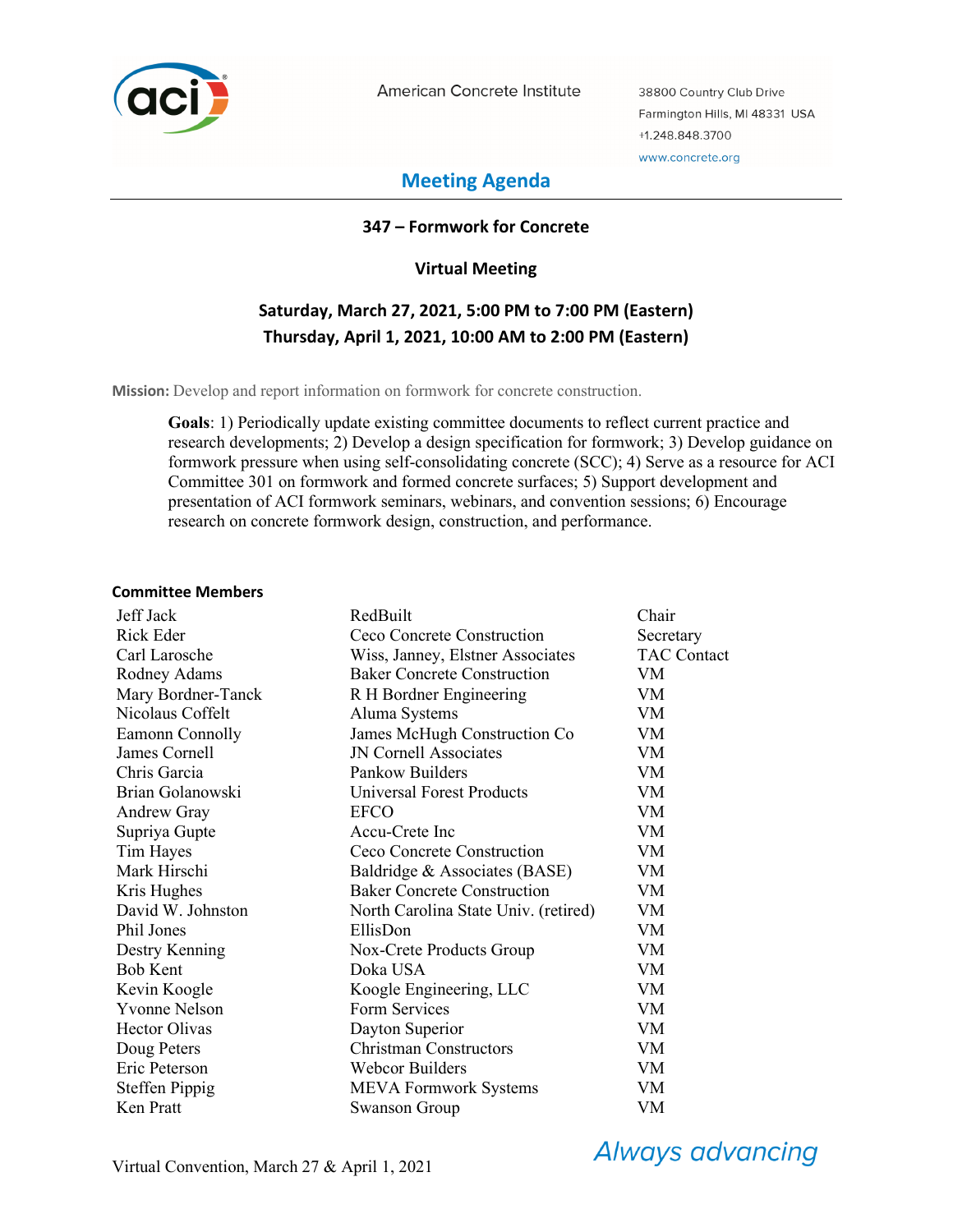#### 347 – FORMWORK FOR CONCRETE AGENDA

| <b>Jeff Pritchett</b> | Crimson Engineering                   | VM                       |
|-----------------------|---------------------------------------|--------------------------|
| Eduardo Rojas         | University of Queretaro               | VM                       |
| <b>Brian Ruegge</b>   | Kiewit Engineering                    | ${\it VM}$               |
| Richard Ryon          | <b>RMD Kwikform</b>                   | VM                       |
| Douglas Schoonover    | <b>Atlas Construction Supply</b>      | <b>VM</b>                |
| Aviad Shapira         | Technion/Israel Institute of Tech.    | VM                       |
| John Simpson          | Simpson Engineering LLC               | VM                       |
| Peri Stivaros         | Feld Kaminetzky & Cohen-GEI           | VM                       |
| James Tkach           | Largo Concrete                        | VM                       |
| Daniel Toon           | United Forming Inc                    | VM                       |
| Ralph Tulis           | <b>Structures Consulting</b>          | VM                       |
| <b>Thomas West</b>    | <b>Barton Malow</b>                   | VM                       |
|                       |                                       |                          |
| Gardner P (Jum) Horst | Horst and Associates                  | <b>Consulting Member</b> |
| Hai S. Lew            | <b>NIST</b>                           | <b>Consulting Member</b> |
| Rolf Spahr            | Spahr Consult                         | <b>Consulting Member</b> |
|                       |                                       |                          |
| Valery Aladiev        | PERI Formwork Systems                 | AM                       |
| Aali R Alizadeh       | Giatec Scientific Inc                 | AM                       |
| Dan Ashby             | <b>EFCO</b>                           | AM                       |
| Kim Basham            | KB Engineering LLC                    | AM                       |
| Eswar Burra           | <b>American Structural Concrete</b>   | AM                       |
| <b>Brian Carson</b>   | <b>Osburn Contractors</b>             | AM                       |
| George Charitou       | FormTec International                 | AM                       |
| Jennifer Clark        | Dun Par Engineered Form Co            | AM                       |
| Michael Core          | <b>Swinerton Builders</b>             | AM                       |
| Michael Damme         | Sundt                                 | AM                       |
| Anthony DeCarlo       | <b>TWC Concrete Services</b>          | AM                       |
| Sean Dingley          | Adb Engineering                       | AM                       |
| Jeff Drobny           | <b>UFP Concrete Forming Solutions</b> | AM                       |
| Jeff Erson            | Erson & Associates                    | AM                       |
| Noel Gardner          | Univ. of Ottawa (retired)             | AM                       |
| Sam Greenberg         | Dansco Engineering                    | AM                       |
| Danny Gumm            | <b>Sundt Construction</b>             | AM                       |
| Rishi Gupta           | University of Victoria                | AM                       |
| Jonathan Hawkins      | G C Concrete Construction             | AM                       |
| Michael Hernandez     | Parsons                               | AM                       |
| Danny Hinajosa        | Kline Engineered & Consulting         | AM                       |
| Matthew Hummel        | LendLease                             | AM                       |
| Rocky Janney          | Koogle Engineering                    | AM                       |
| Kamal Khayat          | Missouri S&T                          | AM                       |
| Chong Kim             | D.H. Charles Engineering              | AM                       |
| Jim Kretz             | Walbridge Company                     | AM                       |
| Lance Larson          | Sundt                                 | AM                       |
| Antonio Limbardo      | <b>Engineered Devices Corp</b>        | AM                       |
| Andrew Lloyd          | <b>MEVA Formwork Systems</b>          | AM                       |
| Ward Malisch          | <b>ASCC</b>                           | AM                       |
| Daniel McAuliffe      | Morley Construction                   | AM                       |
| Richard McCarthy      | Swedish Concrete Assoc.               | AM                       |
| Richard Obratil       | <b>Great Lakes Construction</b>       | AM                       |
|                       |                                       |                          |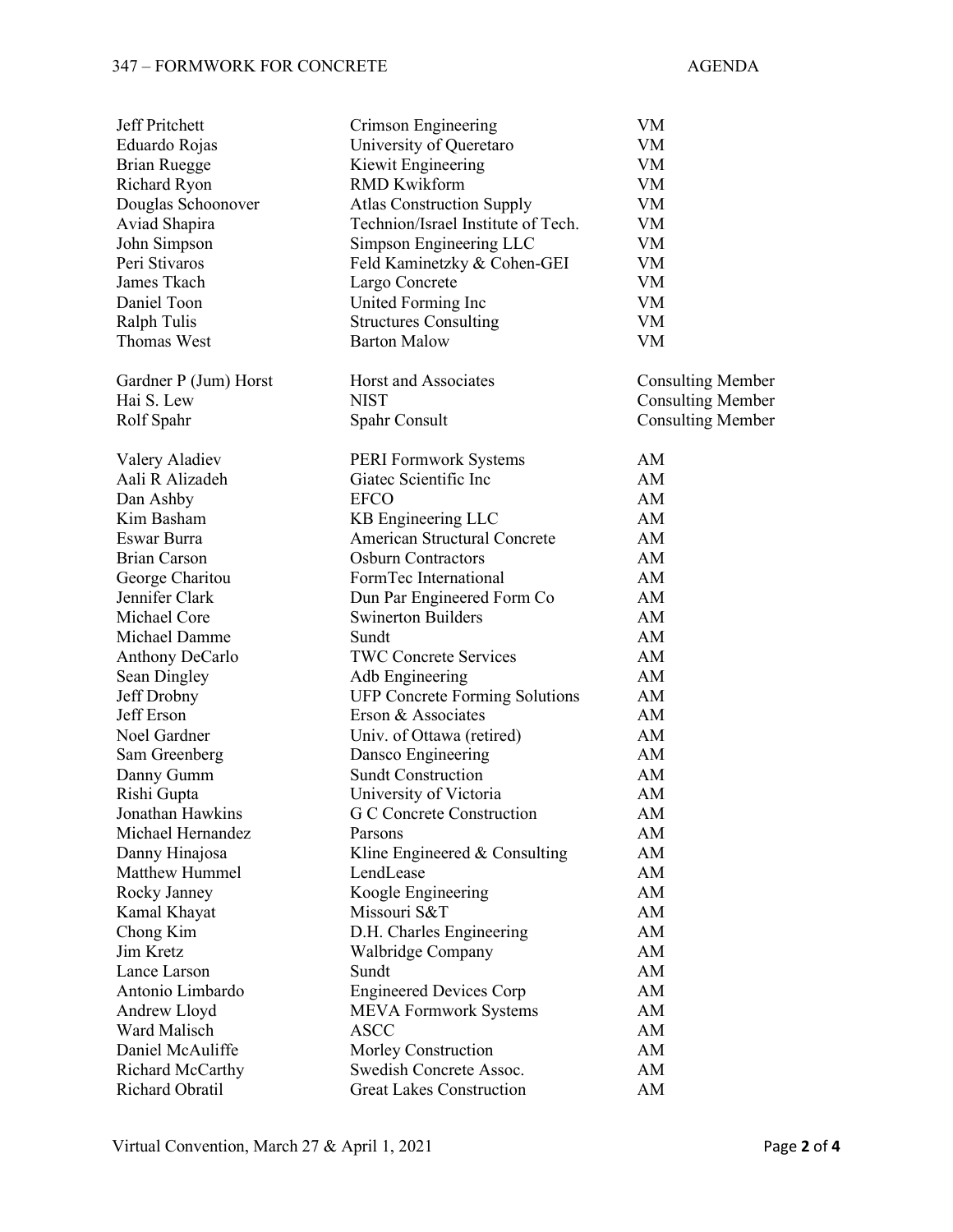#### 347 – FORMWORK FOR CONCRETE AGENDA

| Robert Opie           |                                  | AM |
|-----------------------|----------------------------------|----|
| Andy Pearson          | EFCO Corp.                       | AM |
| Michael Pedraza       | <b>United Forming</b>            | AM |
| <b>Bill Phillips</b>  |                                  | AM |
| Jason Reigstad        | Reigstad and Assoc.              | AM |
| Rob Rowe              | Pacific Wood Laminates           | AM |
| Robert Schulthorpe    | <b>ICF-MA</b>                    | AM |
| Gunter Sengel         | Ishebeck USA                     | AM |
| Amerald Simanungkalit | <b>Titan Formwork Systems</b>    | AM |
| John Snyder           | <b>Voidform Products</b>         | AM |
| Todd Solar            | Jobsite Supply                   | AM |
| Adrian Soto           | Aluma Systems                    | AM |
| John Suther           | <b>Wayne Brothers</b>            | AM |
| Amy Trygestad         | Concrete Reinforcing Steel Inst. | AM |
| Eric Twomey           | Simpson Gumpertz & Heger         | AM |
| <b>Edward Ulrich</b>  | <b>Ulrich Engineers</b>          | AM |
| Kavya Vallurupalli    | Missouri S&T                     | AM |
|                       |                                  |    |

# **Saturday Working Meeting – (3/27/21)**

#### **1. Call to Order (5:00-5:15)**

- 1.1 Introduction of Members and Visitors (Virtual Roll Call)
- 1.2 Announcements

#### **2. Design Specification for Formwork (5:15-7:00)**

- 2.1 Review results of recent ballot (chapters 9-10)
- 2.2 Develop resolutions for comments on ballot for Chapters 1,4,5,8

## **3. Adjournment (7:00)**